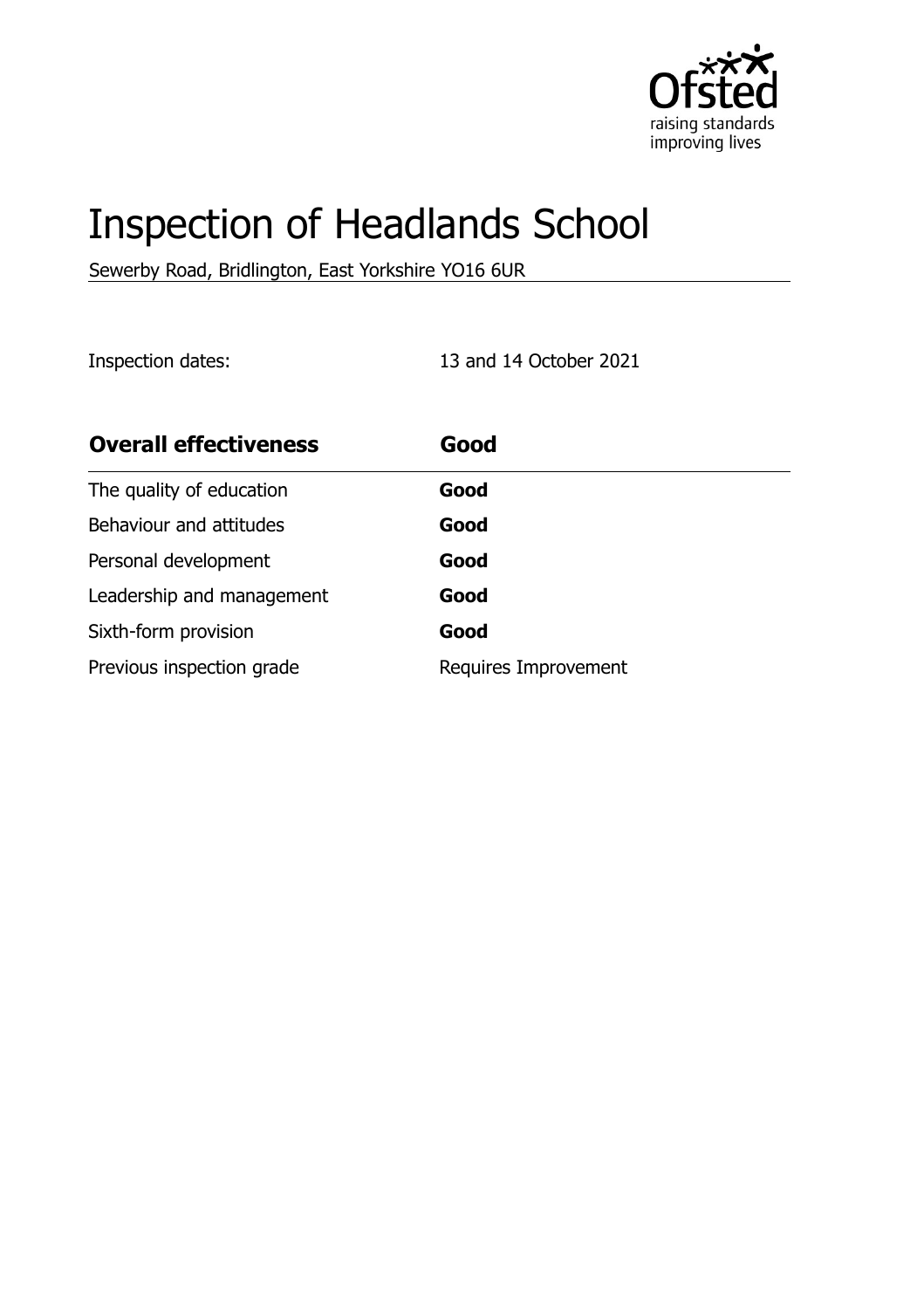

# **What is it like to attend this school?**

Pupils enjoy attending Headlands School. There is a calm, welcoming atmosphere. Pupils that inspectors spoke with feel cared for. Leaders have developed effective personal, social and health education (PSHE) programmes. For example, a recent visit by the 'Prison! Me! No way!' programme helped pupils to understand issues around crime. Assemblies help pupils to understand and respect diversity.

In lessons, pupils give teachers their 'purposeful attention'. Leaders' plan the curriculum so that all pupils, including those with special educational needs and/or disabilities (SEND), can access lessons. Social times are well organised and orderly across the school site. Pupils and teachers enjoy conversations with each other. Pupils told inspectors that they felt safe, and that bullying was very rare. Pupils know that adults in the school will help them if they are worried.

Leaders have made changes to the curriculum to help pupils catch up after COVID-19. Leaders' expectations of what pupils can achieve remain high. Pupils told inspectors that teachers helped them to make decisions about the next steps they would take in education or training. Leaders ensure that pupils in all years receive independent advice and guidance about careers. Leaders listen to pupils' suggestions. For example, by offering after-school clubs such as kick boxing when pupils asked for this.

#### **What does the school do well and what does it need to do better?**

A consistent approach to planning the curriculum across subjects means that pupils experience well-sequenced lessons. For example, in design and technology, pupils progress from learning about how to make simple wooden structures in Year 7 to learning about how to use mortise and tenon joints in Year 9. Leaders ensure that teachers understand the important knowledge that pupils need to learn. Assessment strategies such as 'Make it stick' at the start of every lesson are well embedded. Pupils can recall important information as a result. In a small number of sixth form subjects, pupils are less able to recall some important information. This is because assessment systems are not as consistent across sixth form as the rest of the school.

Leaders have checked gaps in pupils' knowledge caused by COVID-19 restrictions. They have used this information to create a 'personalised pathway' in mathematics, English and science. Pupils on this pathway are helped to catch up quickly. In Years 10 and 11, and in sixth form, leaders ensure that the courses pupils study help them to take the next steps in further education, employment or training. A medical and healthcare academy in sixth form is encouraging pupils to consider medicine as a future career. Leaders help vulnerable pupils to access the curriculum and plan for their futures in 'Headlands ARC'. As a result of these plans, leaders are raising the aspirations of pupils. Leaders want to encourage more pupils to take up English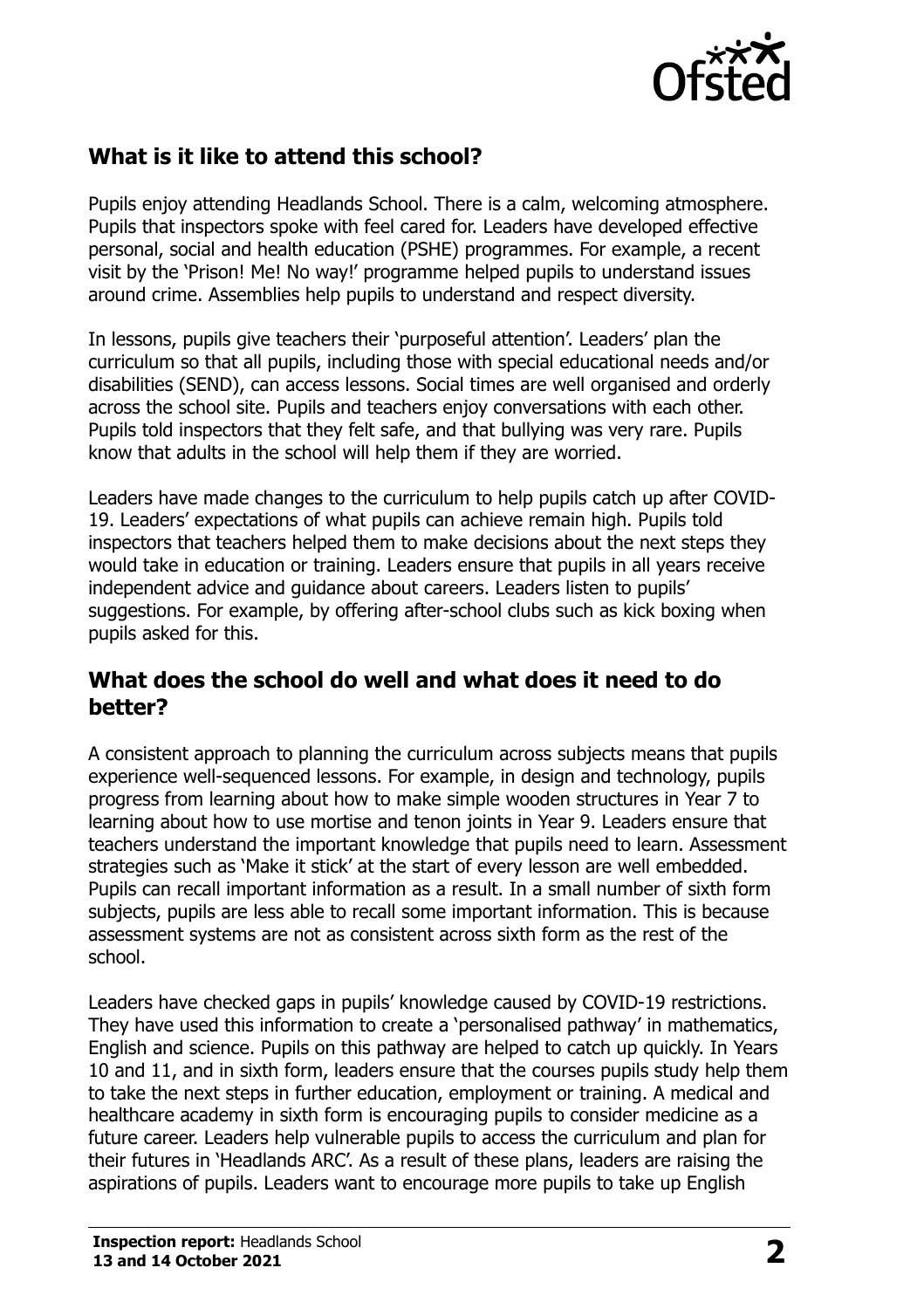

Baccalaureate subjects. A clear focus on curriculum planning in some of these subjects is helping to achieve this aim.

Pupils with SEND experience the same ambitious curriculum as their peers. Teachers are given detailed information about pupils with education, health and care plans (EHC plans). They use this information to plan lessons so that all pupils can access the curriculum. Pupils who have fallen behind in reading take part in special reading lessons. These lessons help to develop pupils' language comprehension skills and confidence in reading.

Many parents who completed Ofsted's Parent View survey complimented the school for the way it helped their children during the pandemic. Several parents wrote that they believed the school to be 'fantastic'. Leaders talk to parents about their children attending Headlands ARC. However, leaders' records did not always clearly record these conversations. In Ofsted's Parent View survey, a small number of parents told inspectors that they felt school leaders did not communicate well enough with them.

Pupils that inspectors spoke with said they were confident that teachers would deal with bullying on the rare occasions when it happened. Pupils know how to keep themselves safe online. In sixth form, pupils take care of the social spaces provided by the school. In eating areas across the school, litter is cleared away by pupils at lunch and break times. The complex school site is well managed by leaders so that pupils are appropriately supervised.

Leaders ensure that extra-curricular activities are available to all pupils. For example, equipment and materials are provided for some pupils who attend cooking club. The PSHE curriculum develops pupils' sense of respect for difference and diversity. Leaders' support for mental health is embedded across the school. A school counsellor is available for both staff and pupils. Pupil mental health ambassadors are being trained.

Governors have a good understanding of the school's strengths. Links with the local community are a strength of the governing body. Governors had good oversight of leaders' work during the pandemic. This helped to ensure that pupils received appropriate support for both academic and welfare needs. Leaders take workload concerns seriously. Teachers told inspectors that leaders act when they raise concerns. Some commented on the school community being like a family.

## **Safeguarding**

The arrangements for safeguarding are effective.

Leaders and governors have a clear understanding of the safeguarding risks associated with the local area. Regular safeguarding bulletins and training ensure that all staff are aware of the risks. Staff have a clear understanding of how to raise concerns about pupils' welfare.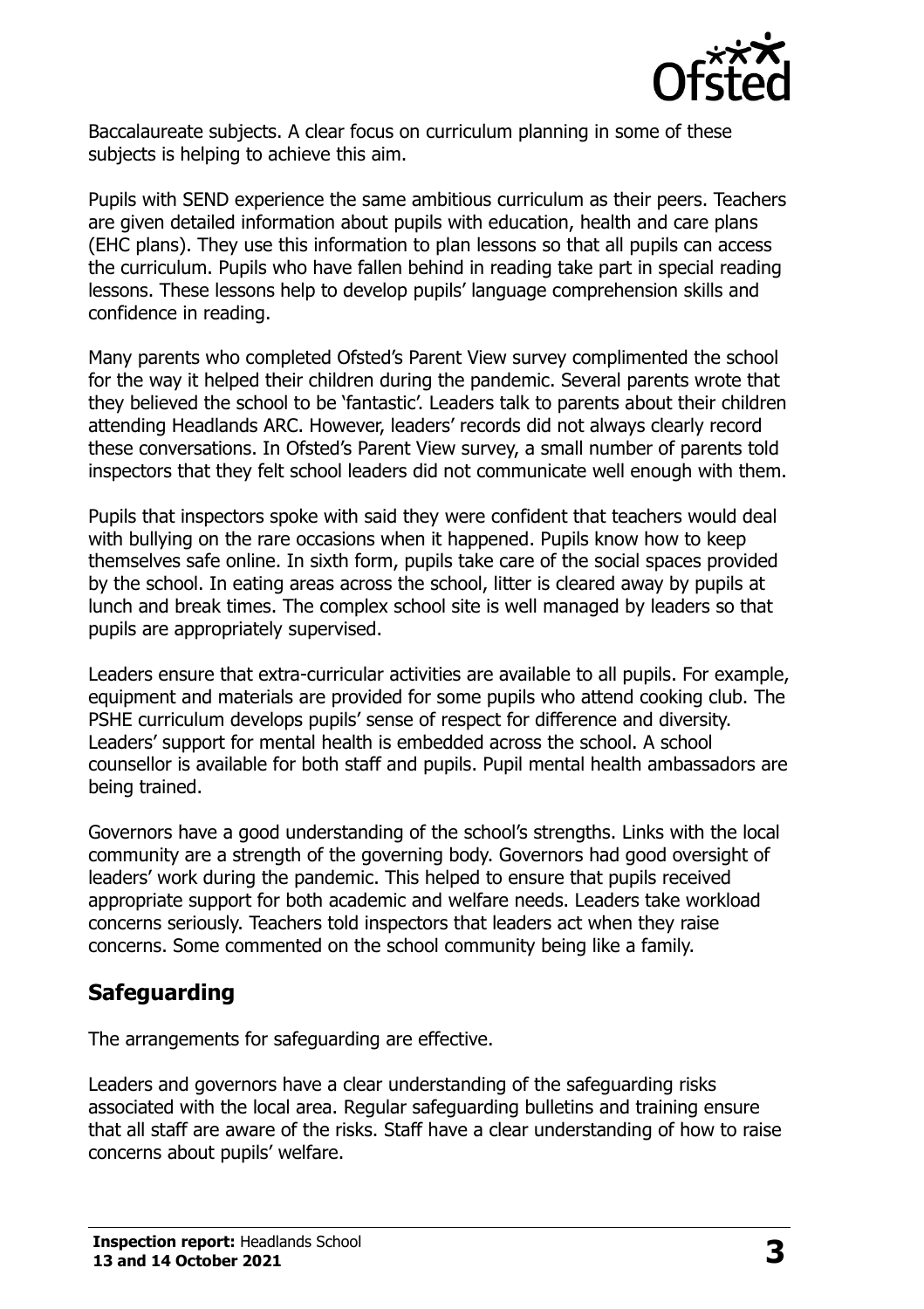

Record-keeping shows that leaders act quickly to protect children and work closely with external agencies. During COVID-19 restrictions, leaders made regular checks on the welfare of vulnerable pupils.

Posters around the school site inform pupils of the local safeguarding risks. Pupils told inspectors that they were confident that adults in the school would help them.

# **What does the school need to do to improve?**

#### **(Information for the school and appropriate authority)**

- Some parents say that leaders do not communicate clearly with them. Recordkeeping about contact with parents sometimes lacks clarity and detail. This means that a small number of parents do not always feel involved in decisions that leaders take about their child. Leaders should ensure that communication with parents is a priority and that they keep clear records of communication.
- Assessment of what students know and can remember in the sixth form is not as well embedded in all subjects as it is for other year groups. This means that in some sixth form subjects, pupils do not always remember key component knowledge. Leaders should ensure that consistency of assessment is embedded across all subjects in the sixth form.

## **How can I feed back my views?**

You can use [Ofsted Parent View](http://parentview.ofsted.gov.uk/) to give Ofsted your opinion on your child's school, or to find out what other parents and carers think. We use information from Ofsted Parent View when deciding which schools to inspect, when to inspect them and as part of their inspection.

The Department for Education has further quidance on how to complain about a school.

If you are the school and you are not happy with the inspection or the report, you can [complain to Ofsted.](http://www.gov.uk/complain-ofsted-report)

#### **Further information**

You can search for [published performance information](http://www.compare-school-performance.service.gov.uk/) about the school.

In the report, ['disadvantaged pupils'](http://www.gov.uk/guidance/pupil-premium-information-for-schools-and-alternative-provision-settings) refers to those pupils who attract government pupil premium funding: pupils claiming free school meals at any point in the last six years and pupils in care or who left care through adoption or another formal route.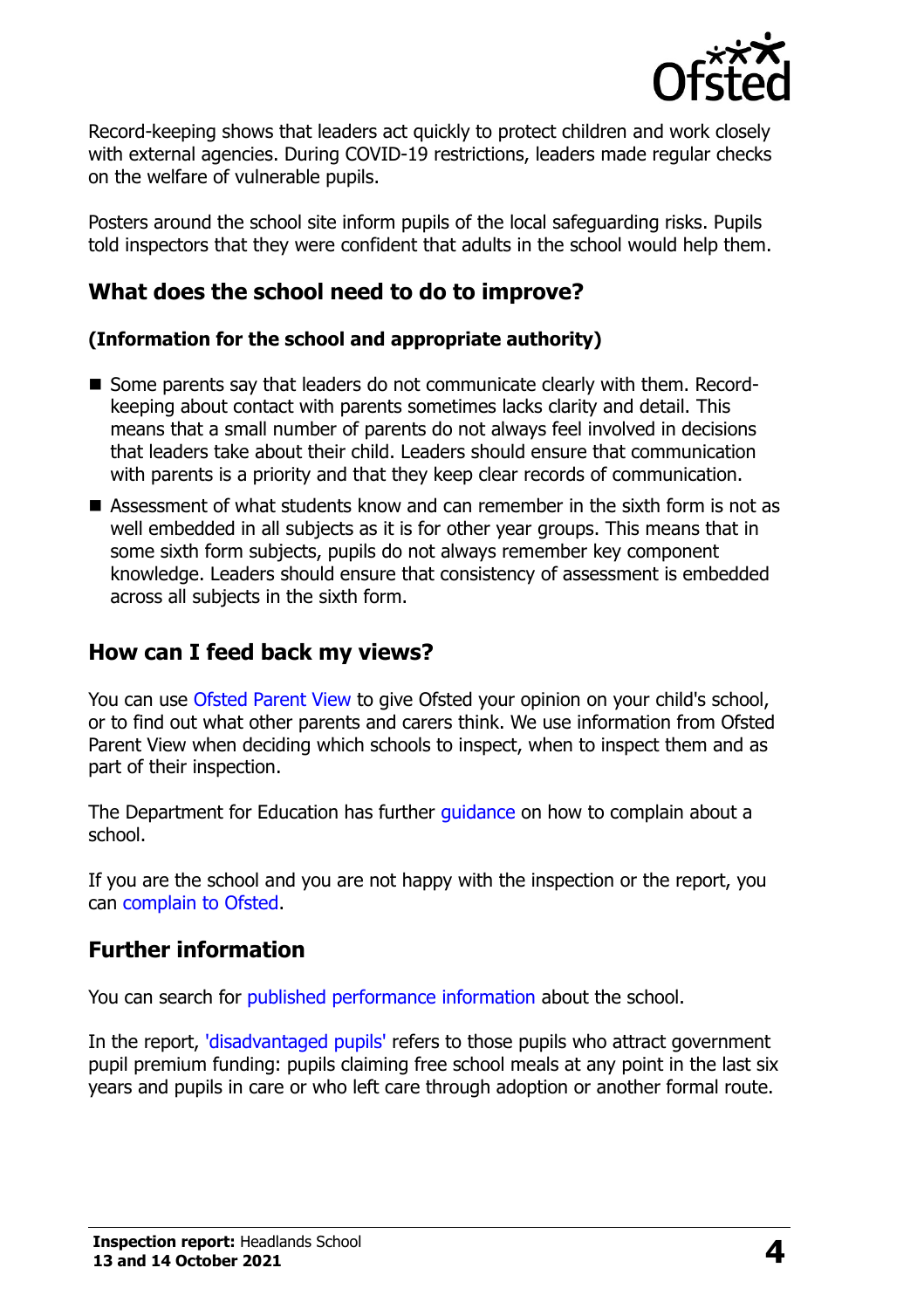

### **School details**

| Unique reference number                            | 118085                                                              |  |
|----------------------------------------------------|---------------------------------------------------------------------|--|
| <b>Local authority</b>                             | East Riding of Yorkshire                                            |  |
| <b>Inspection number</b>                           | 10200660                                                            |  |
| <b>Type of school</b>                              | Secondary                                                           |  |
| <b>School category</b>                             | Maintained                                                          |  |
| Age range of pupils                                | 11 to 18                                                            |  |
| <b>Gender of pupils</b>                            | Mixed                                                               |  |
| <b>Gender of pupils in sixth-form</b><br>provision | Mixed                                                               |  |
| Number of pupils on the school roll                | 1048                                                                |  |
| Of which, number on roll in the<br>sixth form      | 147                                                                 |  |
| <b>Appropriate authority</b>                       | The governing body                                                  |  |
| <b>Chair of governing body</b>                     | <b>Andrew Hirst</b>                                                 |  |
| <b>Headteacher</b>                                 | Sarah Bone                                                          |  |
| Website                                            | www.headlandsschool.co.uk                                           |  |
| Date of previous inspection                        | 3 and 4 February 2021, under section 8<br>of the Education Act 2005 |  |

## **Information about this school**

- There has been significant change in school leadership since the last inspection. Two new deputy headteachers have joined the school. There is a new head of sixth form and a new head of mathematical literacy. A new assistant headteacher for behaviour has taken up post, and a new position of associate assistant headteacher for cultural capital and communication has been created.
- Since the last inspection, there have been changes in subject leadership in modern foreign languages, art, geography, and in the business studies faculty. A lead practitioner for pupils with SEND has been appointed.
- $\blacksquare$  The school does not use any alternative provision but does have an on-site provision called Headlands ARC. This is used to support some of the most vulnerable pupils to access the curriculum.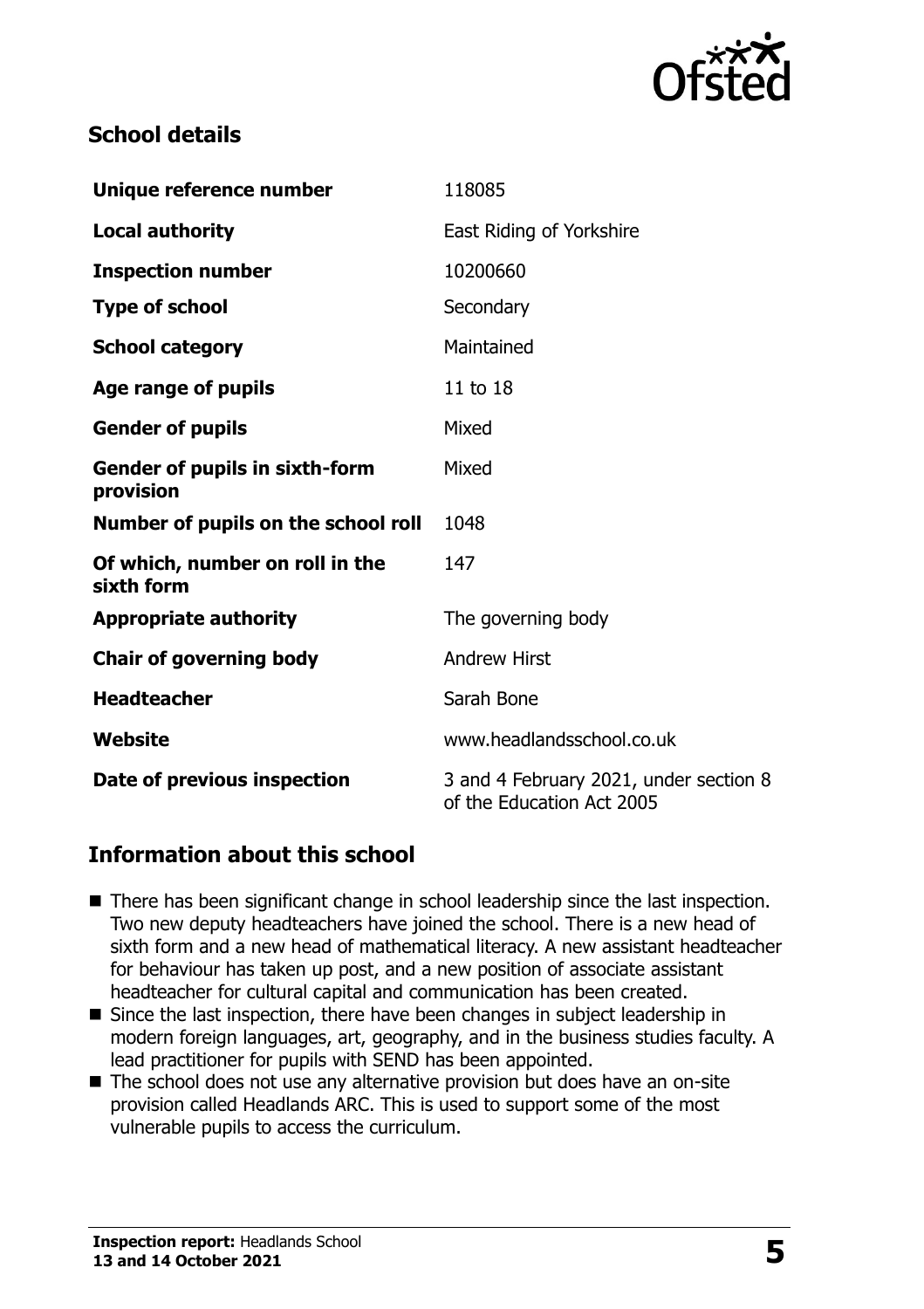

# **Information about this inspection**

The inspector(s) carried out this inspection under section 5 of the Education Act 2005.

- This was the first routine inspection the school received since the COVID-19 pandemic began. Inspectors discussed the impact of the pandemic with school leaders and have taken that into account in their evaluation.
- Inspectors spoke with the headteacher, two deputy headteachers and assistant headteachers with responsibility for the curriculum, sixth form and behaviour. Inspectors also spoke with leaders responsible for reading across the school.
- Inspectors carried out deep dives in these subjects: English, sport, modern foreign languages and science. For each deep dive, inspectors met with subject leaders, looked at curriculum plans, visited a sample of lessons, spoke to teachers, spoke to some pupils about their learning and looked at samples of pupils' work.
- Inspectors also looked at curriculum plans and spoke to leaders for design and technology, art and geography. Inspectors also spoke to leaders responsible for the PSHE curriculum.
- Inspectors met with the special educational needs coordinator and scrutinised records for pupils with EHC plans.
- **Inspectors spoke with the designated safeguarding lead and scrutinised the single** central record. Inspectors also spoke with pupils and adults about safeguarding risks and looked at records relating to safeguarding, including records relating sexual harassment and violence.
- Inspectors met with governors, including the chair of governors, and spoke with representatives from the local authority and external partners that have provided support to the school.
- Inspectors spoke with pupils, including single sex groups of pupils, and observed social times. Inspectors also observed pupils' arrival and exit from school.
- **Inspectors took account of the views of parents and staff through surveys,** including Ofsted's Parent View.

#### **Inspection team**

| Matthew Vellensworth, lead inspector | Her Majesty's Inspector |
|--------------------------------------|-------------------------|
| Gordon Watts                         | Ofsted Inspector        |
| Matthew West                         | Ofsted Inspector        |
| Julian Appleyard                     | Ofsted Inspector        |